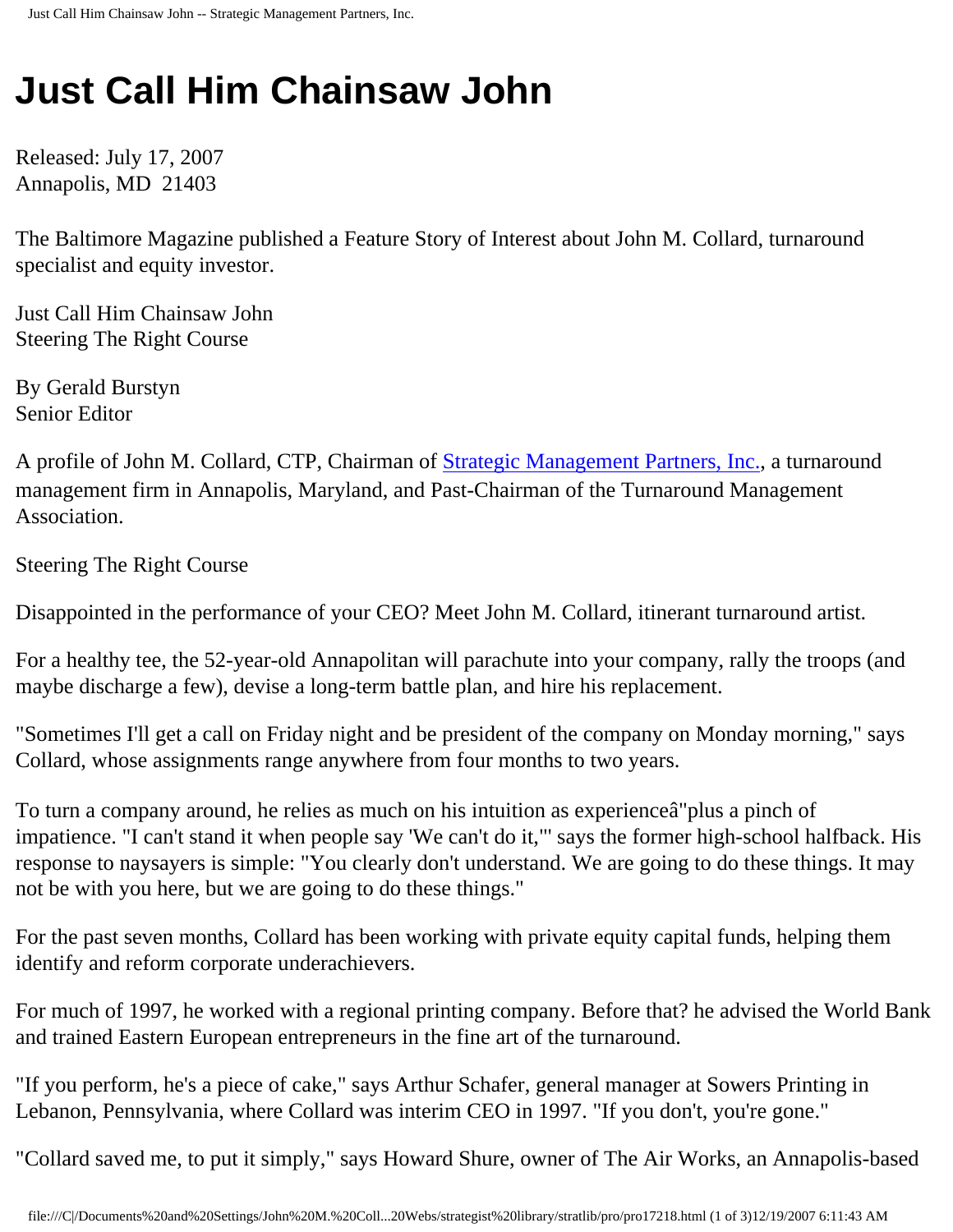inflatable-boat seller. When Shure hired Collard to turn around his business in 1992, Air Works was losing money and in debt. This year, Air Works will gross \$1 million and make a profit.

Schooled in finance and architecture, Collard started out as a financial analyst, then branched out as a consultant. After stops at defense giant Martin Marietta and a Virginia technology firm, the suburban-Chicago native established Strategic Management Partners in 1988.

Now Collardâ€"twice named by an industry magazine as one of the top 12 (out of 2,300) turnaround consultants in the U.S. $\hat{a} \in \text{}'$  runs his boutique firm from his home on the Severn River, where he lives with wife Linda, a sales executive, and his dogs, Eliot and Monnet.

When he's not bailing out a client, Collard enjoys skippering his 33-foot sailboat on the Chesapeake Bay, purchased with his "low- to mid-six-figure" income. (He charges anywhere from \$150 an hour to \$500 when you count stock options.)

Collard admits he may not know everyone's business, but knows the fundamentals are the same for all businesses.

As he puts it, "We help those boats that don't have a good helmsman to steer the right course."

Reference: [Library: Just Call Him Chainsaw John](http://members.aol.com/jmcollard/bm.html)

[www.StrategistLibrary.com](http://www.strategistlibrary.com/)

[www.StrategicMgtPartners.com](http://www.strategicmgtpartners.com/)

About the Principal

John M. Collard, is Chairman of Annapolis, Maryland-based Strategic Management Partners, Inc. (410 263-9100, [www.StrategicMgtPartners.com](http://www.strategicmgtpartners.com/)), a nationally recognized turnaround management firm specializing in interim executive leadership, asset recovery, and investing in underperforming companies. He is Past Chairman of the Turnaround Management Association, a Certified Turnaround Professional, and brings 35 years senior operating leadership, \$85M asset recovery, 40+ transactions worth \$780M+, and \$80M fund management expertise to run troubled companies, and advise company boards, litigators, institutional and private equity investors.

## [www.StrategicMgtPartners.com](http://www.strategicmgtpartners.com/)

John M. Collard (john@strategicmgtpartners.com) Chairman Strategic Management Partners, Inc. 522 Horn Point Drive